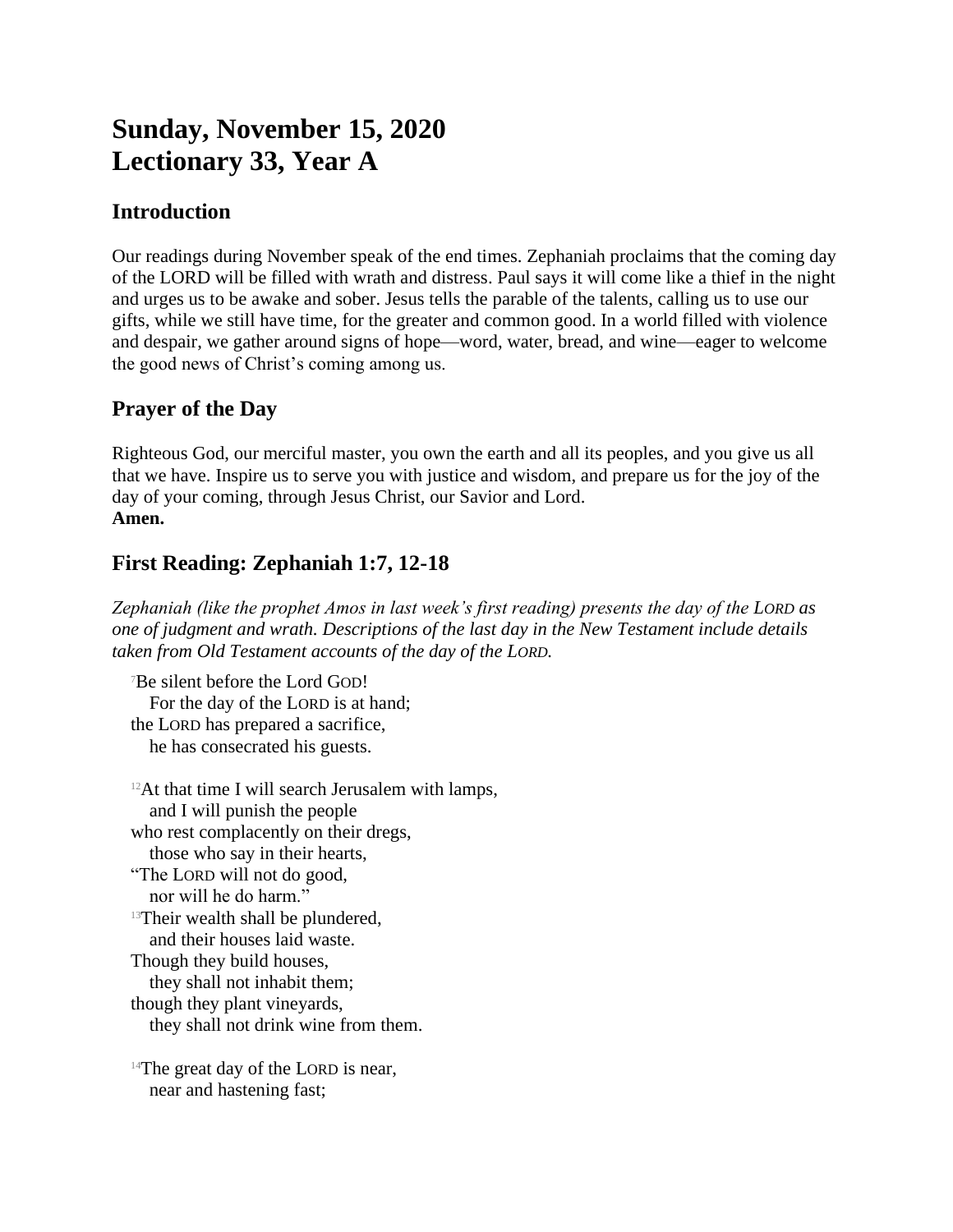the sound of the day of the LORD is bitter, the warrior cries aloud there. <sup>15</sup>That day will be a day of wrath, a day of distress and anguish, a day of ruin and devastation, a day of darkness and gloom, a day of clouds and thick darkness, <sup>16</sup>a day of trumpet blast and battle cry against the fortified cities and against the lofty battlements.

<sup>17</sup>I will bring such distress upon people that they shall walk like the blind; because they have sinned against the LORD, their blood shall be poured out like dust, and their flesh like dung. <sup>18</sup>Neither their silver nor their gold will be able to save them on the day of the LORD's wrath; in the fire of his passion the whole earth shall be consumed; for a full, a terrible end he will make of all the inhabitants of the earth.

### **Psalm: Psalm 90:1-8 [9-11] 12**

*So teach us to number our days that we may apply our hearts to wisdom. (Ps. 90:12)*

<sup>1</sup>Lord, you have | been our refuge from one generation  $\vert$  to another. <sup>2</sup>**Before the mountains were brought forth, or the land and the | earth were born, from age to age | you are God.** <sup>3</sup>You turn us back to the | dust and say, "Turn back, O child- | ren of earth." <sup>4</sup>**For a thousand years in your sight are like yesterday when | it is past and like a watch | in the night; R** <sup>5</sup>you sweep them away  $\vert$  like a dream, they fade away suddenly | like the grass: 6 **in the morning it is | green and flourishes; in the evening it is dried | up and withered.** <sup>7</sup>For we are consumed | by your anger; we are afraid because | of your wrath. <sup>8</sup>**Our iniquities you have | set before you, and our secret sins in the light | of your countenance. R** [ <sup>9</sup>When you are angry, all our | days are gone; we bring our years to an end | like a sigh. <sup>10</sup>**The span of our life is seventy years, perhaps in strength | even eighty;**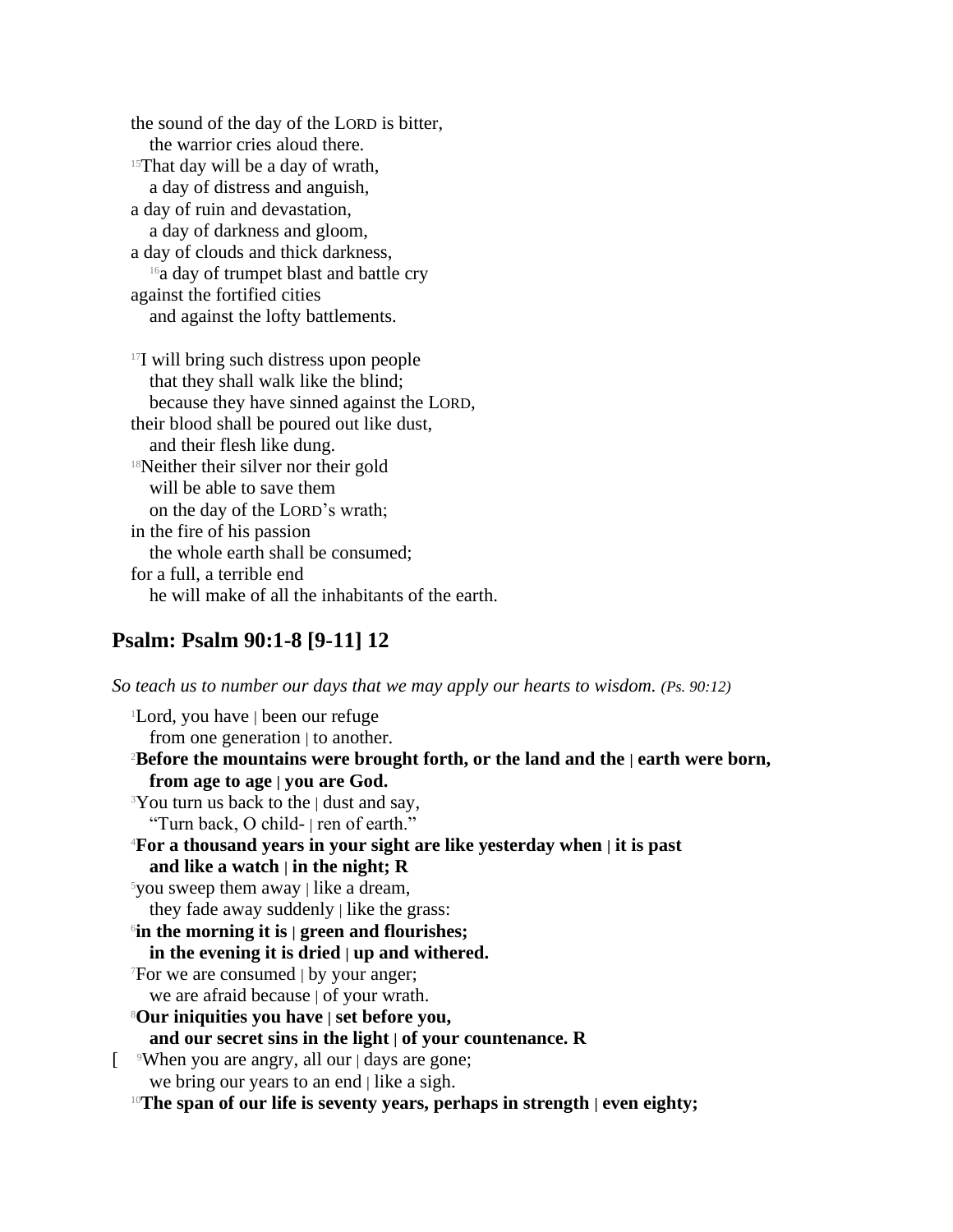**yet the sum of them is but labor and sorrow, for they pass away quickly and | we are gone.**

- <sup>11</sup>Who regards the power  $\vert$  of your wrath? Who rightly fears your | indignation?
- ] 12**So teach us to num- | ber our days that we may apply our | hearts to wisdom. R**

## **Second Reading: 1 Thessalonians 5:1-11**

*Though we do not know and cannot calculate the day of Christ's return, we live faithfully in the here and now as we anticipate the day when we will be given eternal salvation through our Lord Jesus Christ.*

<sup>1</sup>Now concerning the times and the seasons, brothers and sisters, you do not need to have anything written to you. 2For you yourselves know very well that the day of the Lord will come like a thief in the night. 3When they say, "There is peace and security," then sudden destruction will come upon them, as labor pains come upon a pregnant woman, and there will be no escape! <sup>4</sup>But you, beloved, are not in darkness, for that day to surprise you like a thief; <sup>5</sup>for you are all children of light and children of the day; we are not of the night or of darkness. <sup>6</sup>So then let us not fall asleep as others do, but let us keep awake and be sober; <sup>7</sup> for those who sleep sleep at night, and those who are drunk get drunk at night. <sup>8</sup>But since we belong to the day, let us be sober, and put on the breastplate of faith and love, and for a helmet the hope of salvation. <sup>9</sup>For God has destined us not for wrath but for obtaining salvation through our Lord Jesus Christ, <sup>10</sup>who died for us, so that whether we are awake or asleep we may live with him. <sup>11</sup>Therefore encourage one another and build up each other, as indeed you are doing.

## **Gospel: Matthew 25:14-30**

*Jesus tells a parable about his second coming, indicating that it is not sufficient merely to maintain things as they are. Those who await his return should make good use of the gifts that God has provided them.*

[Jesus said to the disciples:] 14"For it is as if a man, going on a journey, summoned his slaves and entrusted his property to them; 15to one he gave five talents, to another two, to another one, to each according to his ability. Then he went away. <sup>16</sup>The one who had received the five talents went off at once and traded with them, and made five more talents.  $17$ In the same way, the one who had the two talents made two more talents. <sup>18</sup>But the one who had received the one talent went off and dug a hole in the ground and hid his master's money. 19After a long time the master of those slaves came and settled accounts with them. 20Then the one who had received the five talents came forward, bringing five more talents, saying, 'Master, you handed over to me five talents; see, I have made five more talents.' 21His master said to him, 'Well done, good and trustworthy slave; you have been trustworthy in a few things, I will put you in charge of many things; enter into the joy of your master.' 22And the one with the two talents also came forward, saying, 'Master, you handed over to me two talents; see, I have made two more talents.' <sup>23</sup>His master said to him, 'Well done, good and trustworthy slave; you have been trustworthy in a few things, I will put you in charge of many things; enter into the joy of your master.' 24Then the one who had received the one talent also came forward, saying, 'Master, I knew that you were a